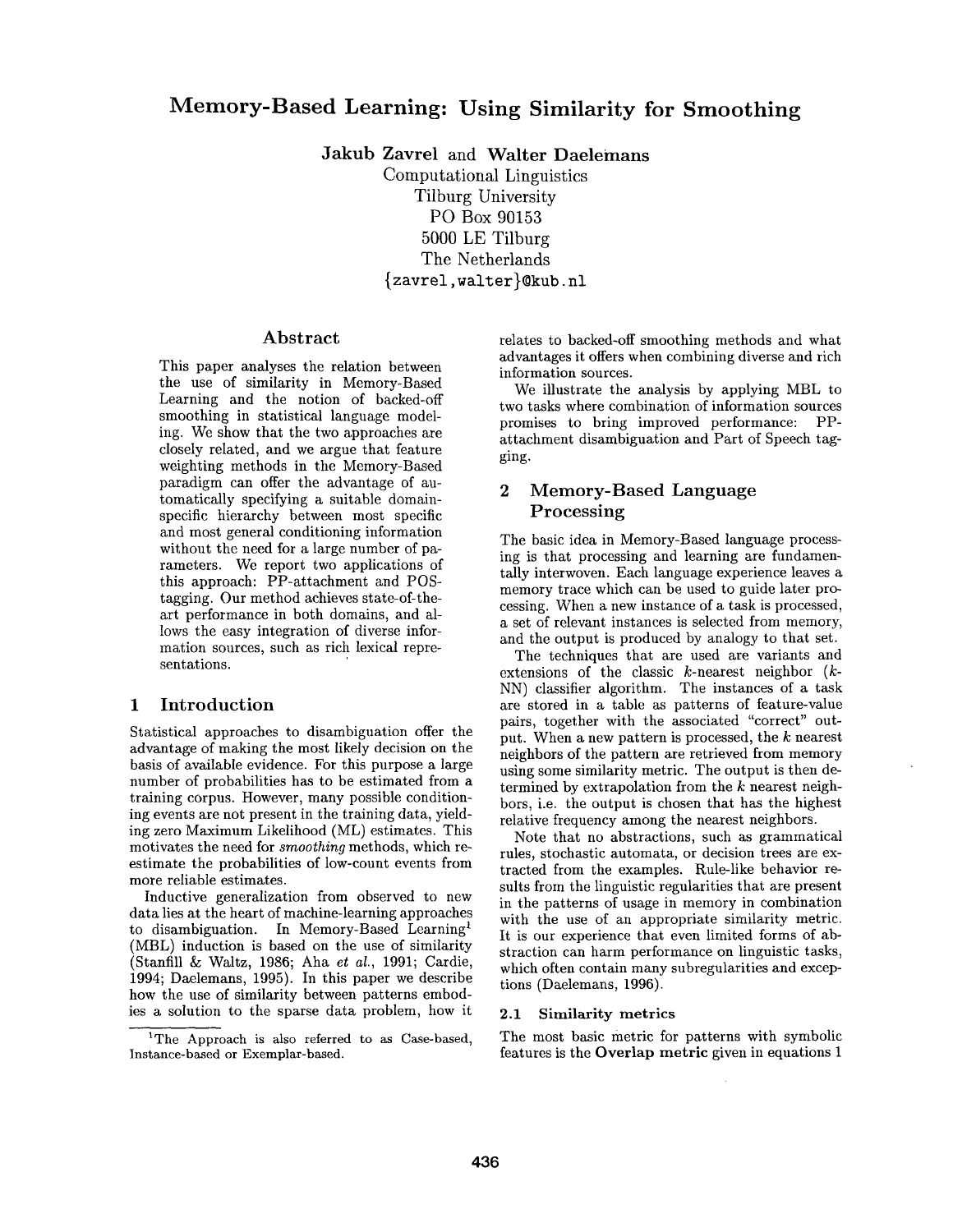and 2; where  $\Delta(X, Y)$  is the distance between patterns X and Y, represented by n features,  $w_i$  is a weight for feature i, and  $\delta$  is the distance per feature. The k-NN algorithm with this metric, and equal weighting for all features is called IB1 (Aha *et al.,* 1991). Usually k is set to 1.

$$
\Delta(X,Y) = \sum_{i=1}^{n} w_i \delta(x_i, y_i)
$$
 (1)

where:

$$
\delta(x_i, y_i) = 0 \text{ if } x_i = y_i, \text{ else } 1 \tag{2}
$$

This metric simply counts the number of (mis)matching feature values in both patterns. If we do not have information about the importance of features, this is a reasonable choice. But if we do have some information about feature relevance one possibility would be to add linguistic bias to weight or select different features (Cardie, 1996). An alternative--more empiricist--approach, is to look at the behavior of features in the set of examples used for training. We can compute statistics about the relevance of features by looking at which features are good predictors of the class labels. Information Theory gives us a useful tool for measuring feature relevance in this way (Quinlan, 1986; Quinlan, 1993).

Information Gain (IG) weighting looks at each feature in isolation, and measures how much information it contributes to our knowledge of the correct class label. The Information Gain of feature f is measured by computing the difference in uncertainty (i.e. entropy) between the situations without and with knowledge of the value of that feature (Equation 3).

$$
w_f = H(C) - \frac{\sum_{v \in V_f} P(v) \times H(C|v)}{si(f)}
$$
 (3)

$$
si(f) = -\sum_{v \in V_f} P(v) \log_2 P(v) \tag{4}
$$

Where  $C$  is the set of class labels,  $V_f$  is the set of values for feature f, and  $H(C)$  =  $-\sum_{c\in C} P(c) \log_2 P(c)$  is the entropy of the class labels. The probabilities are estimated from relative frequencies in the training set. The normalizing factor  $si(f)$  (split info) is included to avoid a bias in favor of features with more values. It represents the amount of information needed to represent all values of the feature (Equation 4). The resulting IG values can then be used as weights in equation 1. The  $k$ -NN algorithm with this metric is called  $IB1$ -IG (Daelemans & Van den Bosch, 1992).

The possibility of automatically determining the relevance of features implies that many different and possibly irrelevant features can be added to the feature set. This is a very convenient methodology if theory does not constrain the choice enough beforehand, or if we wish to measure the importance of various information sources experimentally.

Finally, it should be mentioned that MBclassifiers, despite their description as table-lookup algorithms here, can be implemented to work fast, using e.g. tree-based indexing into the casebase (Daelemans *et al.,* 1997).

## **3 Smoothing of Estimates**

The commonly used method for probabilistic classification (the Bayesian classifier) chooses a class for a pattern  $X$  by picking the class that has the maximum conditional probability *P(classlX ).* This probability is estimated from the data set by looking at the relative joint frequency of occurrence of the classes and pattern  $X$ . If pattern  $X$  is described by a number of feature-values  $x_1, \ldots, x_n$ , we can write the conditional probability as  $P(class|x_1, \ldots, x_n)$ . If a particular pattern  $x'_1, \ldots, x'_n$  is not literally present among the examples, all classes have zero ML probability estimates. Smoothing methods are needed to avoid zeroes on events that could occur in the test material.

There are two main approaches to smoothing: count re-estimation smoothing such as the Add-One or Good-Turing methods (Church & Gale, 1991), and Back-off type methods (Bahl *et al.,* 1983; Katz, 1987; Chen & Goodman, 1996; Samuelsson, 1996). We will focus here on a comparison with Back-off type methods, because an experimental comparison in Chen & Goodman (1996) shows the superiority of Back-off based methods over count re-estimation smoothing methods. With the Back-off method the probabilities of complex conditioning events are approximated by (a linear interpolation of) the probabilities of more general events:

$$
\tilde{p}(class|X) = \lambda_X \hat{p}(class|X) + \lambda_{X'} \hat{p}(class|X')
$$
  
 
$$
+ \cdots + \lambda_{X^n} \hat{p}(class|X^n)
$$
 (5)

Where  $\tilde{p}$  stands for the smoothed estimate,  $\hat{p}$  for the relative frequency estimate,  $\lambda$  are interpolation weights,  $\sum_{i=0}^{n} \lambda_{X^{i}} = 1$ , and  $X \prec X^{i}$  for all i, where  $\prec$  is a (partial) ordering from most specific to most general feature-sets<sup>2</sup> (e.g the probabilities of trigrams  $(X)$  can be approximated by bigrams  $(X')$  and unigrams  $(X'')$ ). The weights of the linear interpolation are estimated by maximizing the probability of held-out data (deleted interpolation) with the forward-backward algorithm. An alternative method to determine the interpolation weights without iterative training on held-out data is given in Samuelsson (1996).

 $2X \prec X'$  can be read as X is more specific than X'.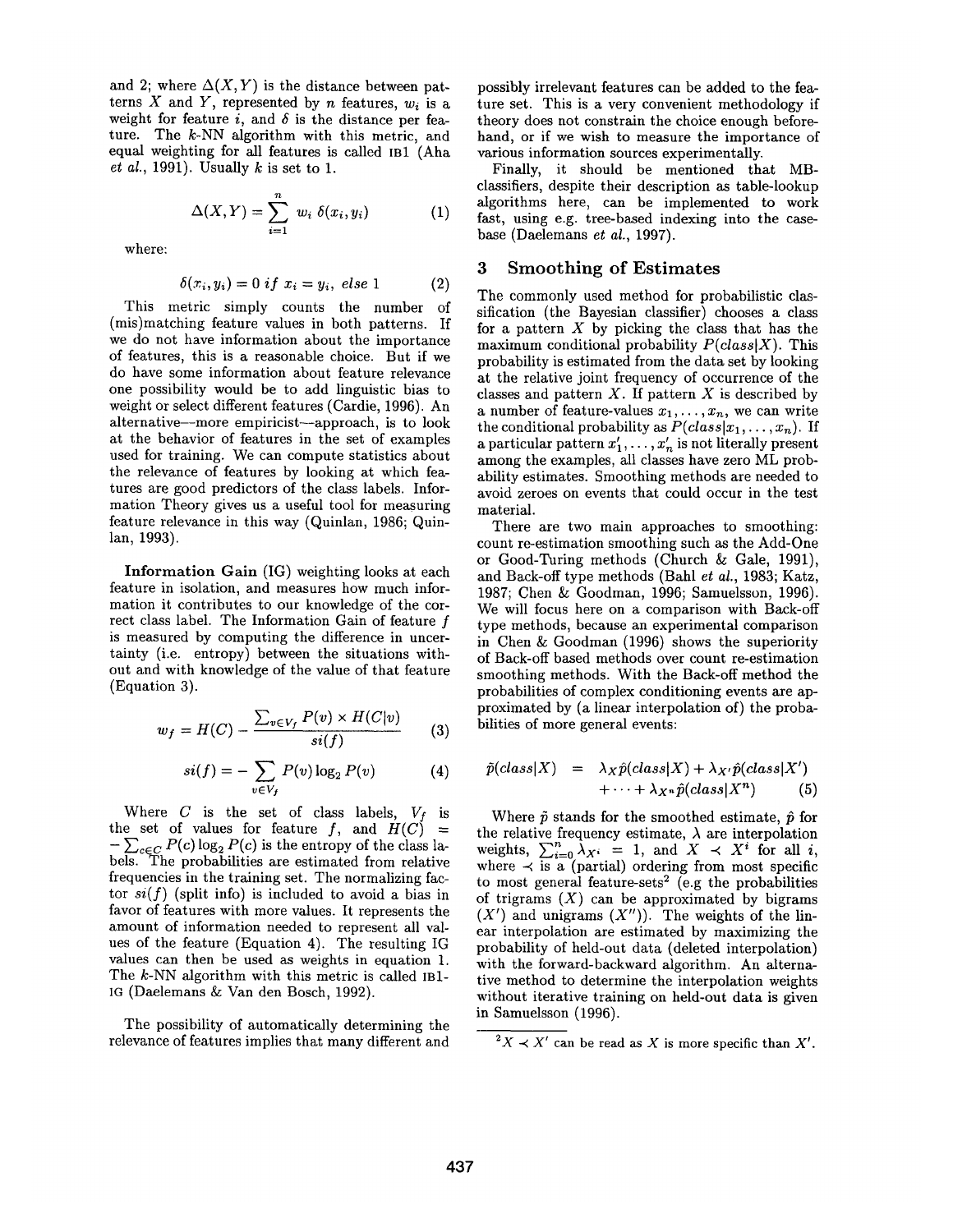We can assume for simplicity's sake that the  $\lambda_{X_i}$ do not depend on the value of  $X^i$ , but only on i. In this case, if  $F$  is the number of features, there are  $2<sup>F</sup> - 1$  more general terms, and we need to estimate  $\lambda_i$ 's for all of these. In most applications the interpolation method is used for tasks with clear orderings of feature-sets (e.g. n-gram language modeling) so that many of the  $2<sup>F</sup> - 1$  terms can be omitted beforehand. More recently, the integration of information sources, and the modeling of more complex language processing tasks in the statistical framework has increased the interest in smoothing methods (Collins & Brooks, 1995; Ratnaparkhi, 1996; Magerman, 1994; Ng & Lee, 1996; Collins, 1996). For such applications with a diverse set of features it is not necessarily the case that terms can be excluded beforehand.

If we let the  $\lambda_{X}$  depend on the value of  $X^{i}$ , the number of parameters explodes even faster. A practical solution for this is to make a smaller number of *buckets* for the  $X^i$ , e.g. by clustering (see e.g. Magerman (1994)):

Note that linear interpolation (equation 5) actually performs two functions. In the first place, if the most specific terms have non-zero frequency, it still interpolates them with the more general terms. Because the more general terms should never overrule the more specific ones, the  $\lambda_{X^i}$  for the more general terms should be quite small. Therefore the interpolation effect is usually small or negligible. The second function is the pure back-off function: if the more specific terms have zero frequency, the probabilities of the more general terms are used instead. Only if terms are of a similar specificity, the  $\lambda$ 's truly serve to weight relevance of the interpolation terms.

If we isolate the pure back-off function of the interpolation equation we get an algorithm similar to the one used in Collins & Brooks (1995). It is given in a schematic form in Table 1. Each step consists of a back-off to a lower level of specificity. There are as many steps as features, and there are a total of  $2<sup>F</sup>$  terms, divided over all the steps. Because all features are considered of equal importance, we call this the *Naive Back-off* algorithm.

Usually, not all features  $x$  are equally important, so that not all back-off terms are equally relevant for the re-estimation. Hence, the problem of fitting the  $\lambda_{X^i}$  parameters is replaced by a term selection task. To optimize the term selection, an evaluation of the up to  $2<sup>F</sup>$  terms on held-out data is still necessary. In summary, the Back-off method does not provide a principled and practical domain-independent method to adapt to the structure of a particular domain by determining a suitable ordering  $\prec$  between events. In the next section, we will argue that a formal operationalization of similarity between events, as provided by MBL, can be used for this purpose. In MBL the similarity metric and feature weighting scheme automatically determine the implicit back-

If 
$$
f(x_1, ..., x_n) > 0
$$
:  
\n
$$
\tilde{p}(c|x_1, ..., x_n) = \frac{f(c, x_1, ..., x_n)}{f(x_1, ..., x_n)}
$$

Else if 
$$
f(x_1, ..., x_{n-1}, *) + ... + f(*, x_2, ..., x_n) > 0
$$
:  
\n
$$
\tilde{p}(c|x_1, ..., x_n) = \frac{f(c, x_1, ..., x_{n-1}, *) + ... + f(c, *, x_2, ..., x_n)}{f(x_1, ..., x_{n-1}, *) + ... + f(*, x_2, ..., x_n)}
$$

Else if ...  
\n
$$
\tilde{p}(c|x_1,...,x_n) = \dots
$$

Else if 
$$
f(x_1, \ldots, x) + \ldots + f(\ldots, x_n) > 0
$$
:  
\n
$$
\tilde{p}(c|x_1, \ldots, x_n) = \frac{f(c, x_1, \ldots, x) + \ldots + f(c, x, \ldots, x, x_n)}{f(x_1, \ldots, x) + \ldots + f(\ldots, x, x_n)}
$$

Table 1: The Naive Back-off smoothing algorithm.  $f(X)$  stands for the frequency of pattern  $\tilde{X}$  in the training set. An asterix (\*) stands for a wildcard in a pattern. The terms at a higher level in the back-off sequence are more specific  $(\prec)$  than the lower levels.

off ordering using a domain independent heuristic, with only a few parameters, in which there is no need for held-out data.

# **4 A Comparison**

If we classify pattern  $X$  by looking at its nearest neighbors, we are in fact estimating the probability  $P(class|X)$ , by looking at the relative frequency of the class in the set defined by  $sim_k(X)$ , where  $sim_k(X)$  is a function from X to the set of most similar patterns present in the training data<sup>3</sup>. Although the name "k-nearest neighbor" might mislead us by suggesting that classification is based on exactly  $k$ training patterns, the  $sim_k(X)$  function given by the Overlap metric groups varying numbers of patterns into *buckets* of equal similarity. A bucket is defined by a particular number of mismatches with respect to pattern  $X$ . Each bucket can further be decomposed into a number of *schemata* characterized by the position of a wildcard (i.e. a mismatch). Thus  $sim_k(X)$  specifies a  $\prec$  ordering in a Collins & Brooks style back-off sequence, where each bucket is a step in the sequence, and each schema is a term in the estimation formula at that step. In fact, the unweighted overlap metric specifies exactly the same ordering as the Naive Back-off algorithm (table 1). In Figure 1 this is shown for a four-featured pattern. The most specific schema is the schema with zero mismatches, which corresponds to the retrieval of an identical pattern from memory, the most general schema (not shown in the Figure) has a mismatch on every feature, which corresponds to the

<sup>&</sup>lt;sup>3</sup>Note that MBL is not limited to choosing the best class. It can also return the conditional distribution of all the classes.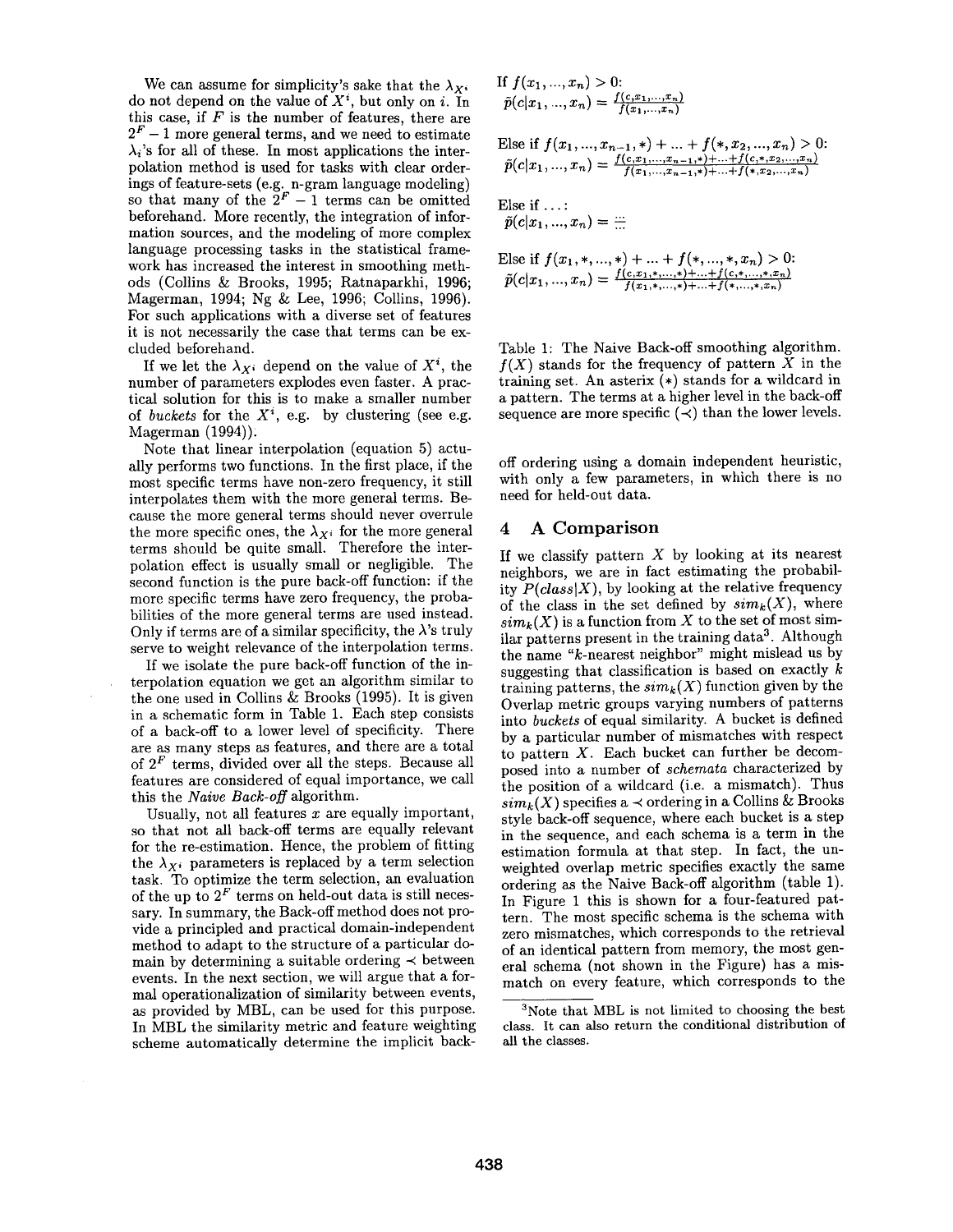#### Overlap



Figure 1: An analysis of nearest neighbor sets into buckets (from left to right) and schemata (stacked). IG weights reorder the schemata. The grey schemata are not used if the third feature has a very high weight (see section 5.1).

entire memory being best neighbor.

If Information Gain weights are used in combination with the Overlap metric, individual schemata instead of buckets become the steps of the back-off sequence<sup>4</sup>. The  $\prec$  ordering becomes slightly more complicated now, as it depends on the number of wildcards *and* on the magnitude of the weights attached to those wildcards. Let  $S$  be the most specific (zero mismatches) schema. We can then define the  $\prec$  ordering between schemata in the following equation, where  $\Delta(X, Y)$  is the distance as defined in equation 1.

$$
S' \prec S'' \Leftrightarrow \Delta(S, S') < \Delta(S, S'') \tag{6}
$$

Note that this approach represents a type of implicit parallelism. The importance of the  $2^F$  back-off terms is specified using only  $F$  parameters--the IG weights-, where  $F$  is the number of features. This advantage is not restricted to the use of IG weights; many other weighting schemes exist in the machine learning literature (see Wettschereck *et aL* (1997) for an overview).

Using the IG weights causes the algorithm to rely on the most specific schema only. Although in most applications this leads to a higher accuracy, because it rejects schemata which do not match the most important features, sometimes this constraint needs

to be weakened. This is desirable when: (i) there are a number of schemata which are almost equally relevant, (ii) the top ranked schema selects too few cases to make a reliable estimate, or (iii) the chance that the few items instantiating the schema are mislabeled in the training material is high. In such cases we wish to include some of the lower-ranked schemata. For case (i) this can be done by discretizing the IG weights into bins, so that minor differences will lose their significance, in effect merging some schemata back into buckets. For (ii) and (iii), and for continuous metrics (Stanfill & Waltz, 1986; Cost & Salzberg, 1993) which extrapolate from exactly  $k$  neighbors<sup>5</sup>, it might be necessary to choose a  $k$  parameter larger than 1. This introduces one additional parameter, which has to be tuned on held-out data. We can then use the distance between a pattern and a schema to weight its vote in the nearest neighbor extrapolation. This results in a back-off sequence in which the terms at each step in the sequence are weighted with respect to each other, but without the introduction of any additional weighting parameters. A weighted voting function that was found to work well is due to Dudani (1976): the nearest neighbor schema receives a weight of 1.0, the furthest schema a weight of 0.0, and the other neighbors are scaled linearly to the line between these two points.

<sup>4</sup>Unless two schemata are exactly tied in their IG values.

<sup>5</sup>Note that the schema analysis does not apply to these metrics.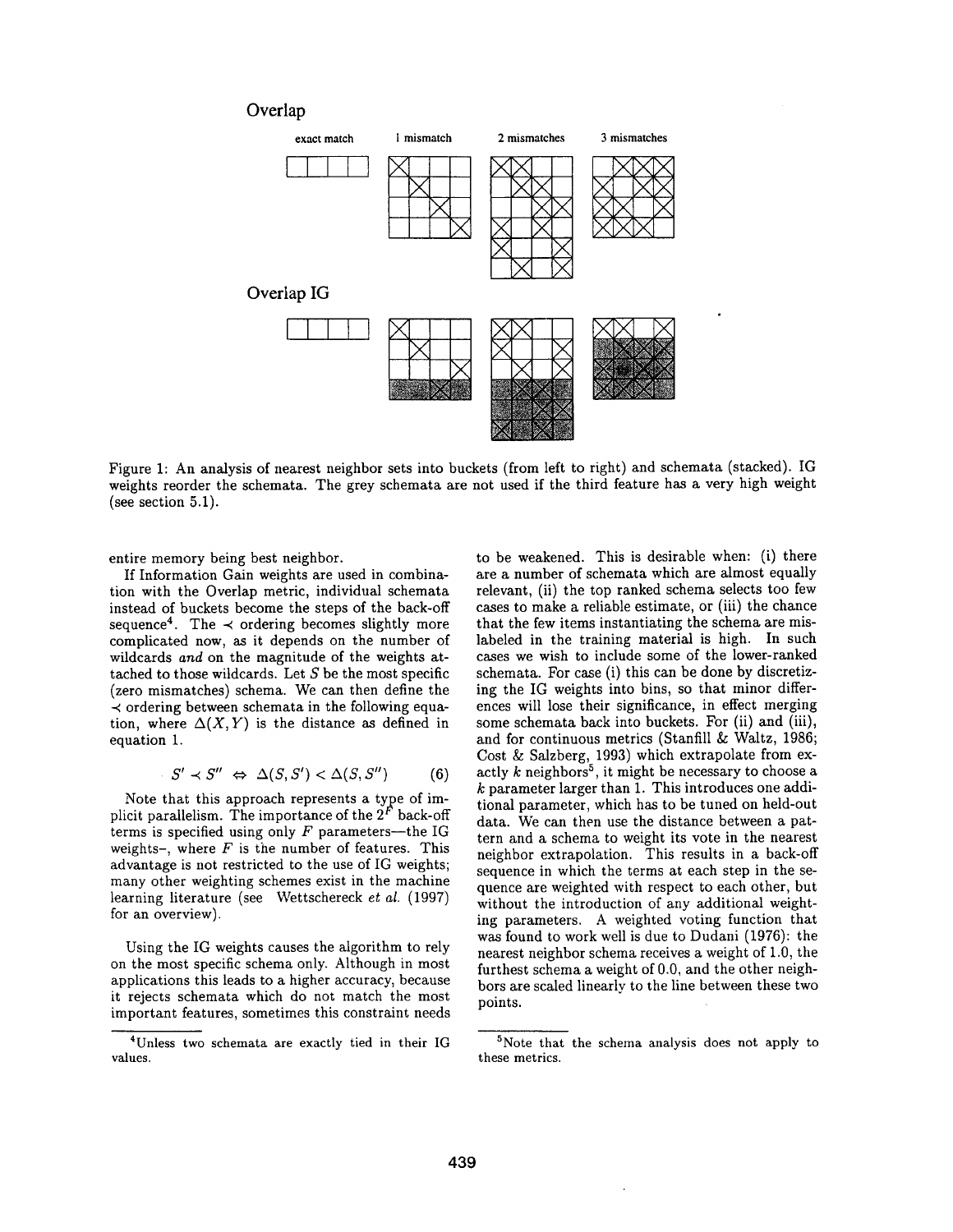| Method                            | $%$ Accuracy |
|-----------------------------------|--------------|
| $IB1$ (=Naive Back-off)           | 83.7%        |
| $IB1-IG$                          | 84.1 %       |
| LexSpace IG                       | 84.4 %       |
| Back-off model (Collins & Brooks) | $84.1\%$     |
| C4.5 (Ratnaparkhi et al.)         | 79.9 %       |
| Max Entropy (Ratnaparkhi et al.)  | 81.6 %       |
| Brill's rules (Collins & Brooks)  | 81.9 %       |

Table 2: Accuracy on the PP-attachment test set.

# 5 Applications

#### 5.1 PP-attachment

In this section we describe experiments with MBL on a data-set of Prepositional Phrase (PP) attachment disambiguation cases. The problem in this data-set is to disambiguate whether a PP attaches to the verb (as in *I ate pizza with a fork)* or to the noun (as in *I ate pizza with cheese).* This is a difficult and important problem, because the semantic knowledge needed to solve the problem is very difficult to model, and the ambiguity can lead to a very large number of interpretations for sentences.

We used a data-set extracted from the Penn Treebank WSJ corpus by Ratnaparkhi *et al.* (1994). It consists of sentences containing the possibly ambiguous sequence *verb noun-phrase PP.* Cases were constructed from these sentences by recording the features: verb, head noun of the first noun phrase, preposition, and head noun of the noun phrase contained in the PP. The cases were labeled with the attachment decision as made by the parse annotator of the corpus. So, for the two example sentences given above we would get the feature vectors ate,pizza,with,fork,V, and ate,pizza, with, cheese, N. The data-set contains 20801 training cases and 3097 separate test cases, and was also used in Collins & Brooks (1995).

The IG weights for the four features  $(V, N, P, N)$ were respectively 0.03, 0.03, 0.10, 0.03. This identifies the preposition as the most important feature: its weight is higher than the sum of the other three weights. The composition of the back-off sequence following from this can be seen in the lower part of Figure 1. The grey-colored schemata were effectively left out, because they include a mismatch on the preposition.

Table 2 shows a comparison of accuracy on the test-set of 3097 cases. We can see that Isl, which implicitly uses the same specificity ordering as the Naive Back-off algorithm already performs quite well in relation to other methods used in the literature. Collins & Brooks' (1995) Back-off model is more sophisticated than the naive model, because they performed a number of validation experiments on heldout data to determine which terms to include and, more importantly, which to exclude from the backoff sequence. They excluded all terms which did not match in the preposition! Not surprisingly, the 84.1% accuracy they achieve is matched by the performance of IBI-IG. The two methods exactly mimic each others behavior, in spite of their huge difference in design. It should however be noted that the computation of IG-weights is many orders of magnitude faster than the laborious evaluation of terms on held-out data.

We also experimented with rich lexical representations obtained in an unsupervised way from word co-occurrences in raw WSJ text (Zavrel & Veenstra, 1995; Schiitze, 1994). We call these representations Lexical Space vectors. Each word has a numeric 25 dimensional vector representation. Using these vectors, in combination with the IG weights mentioned above and a cosine metric, we got even slightly better results. Because the cosine metric fails to group the patterns into discrete schemata, it is necessary to use a larger number of neighbors  $(k = 50)$ . The result in Table 2 is obtained using Dudani's weighted voting method.

Note that to devise a back-off scheme on the basis of these high-dimensional representations (each pattern has  $4 \times 25$  features) one would need to consider up to  $2^{100}$  smoothing terms. The MBL framework is a convenient way to further experiment with even more complex conditioning events, e.g. with semantic labels added as features.

#### 5.2 POS-tagging

Another NLP problem where combination of different sources of statistical information is an important issue, is POS-tagging, especially for the guessing of the POS-tag of words not present in the lexicon. Relevant information for guessing the tag of an unknown word includes contextual information (the words and tags in the context of the word), and word form information (prefixes and suffixes, first and last letters of the word as an approximation of affix information, presence or absence of capitalization, numbers, special characters etc.). There is a large number of potentially informative features that could play a role in correctly predicting the tag of an unknown word (Ratnaparkhi, 1996; Weischedel *et al.,* 1993; Daelemans *et al.,* 1996). A priori, it is not clear what the relative importance is of these features.

We compared Naive Back-off estimation and MBL with two sets of features:

• PDASS: the first letter of the unknown word (p), the tag of the word to the left of the unknown word (d), a tag representing the set of possible lexical categories of the word to the right of the unknown word (a), and the two last letters (s). The first letter provides information about capitalisation and the prefix, the two last letters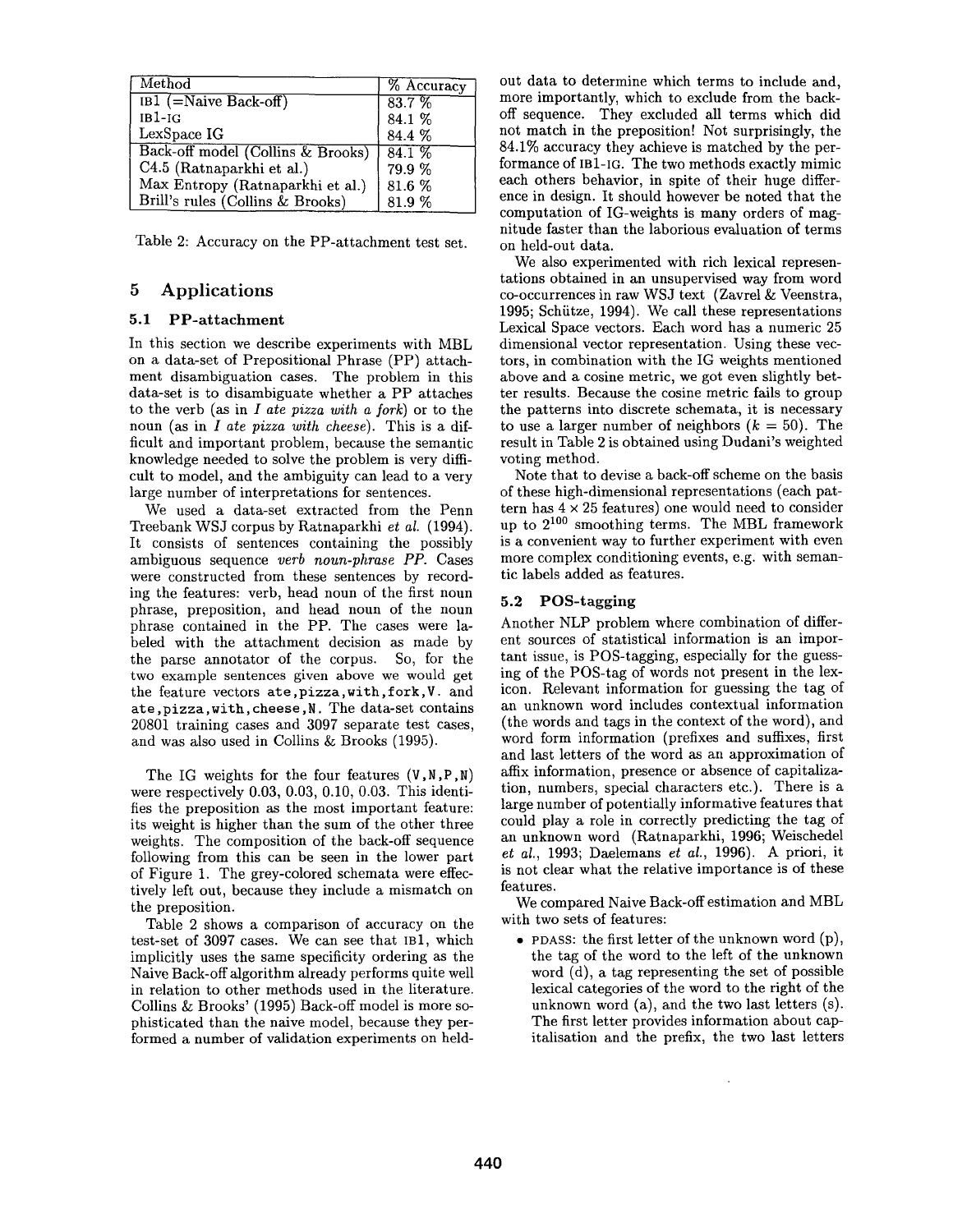about suffixes.

• PDDDAAASSS: more left and right context features, and more suffix information.

The data set consisted of 100,000 feature value patterns taken from the Wall Street Journal corpus. Only open-class words were used during construction of the training set. For both IBI-IG and Naive Back-off, a 10-fold cross-validation experiment was run using both PDASS and PDDDAAASSS patterns. The results are in Table 3. The IG values for the features are given in Figure 2.



Figure 2: IG values for features used in predicting the tag of unknown words.

|                          | IB1, Naive Back-off   IB1-IG |           |
|--------------------------|------------------------------|-----------|
| <b>PDASS</b>             | 88.5(0.4)                    | 88.3(0.4) |
| PDDDAAASSS   $85.9(0.4)$ |                              | 89.8(0.4) |

Table 3: Comparison of generalization accuracy of Back-off and Memory-Based Learning on prediction of category of unknown words. All differences are statistically significant (two-tailed paired t-test,  $p <$ 0.05). Standard deviations on the 10 experiments are between brackets.

The results show that for Naive Back-off (and IB1) the addition of more, possibly irrelevant, features quickly becomes detrimental (decrease from 88.5 to 85.9), even if these added features do make a generalisation performance increase possible (witness the increase with IBI-IG from 88.3 to 89.8). Notice that we did not actually compute the  $2^{10}$  terms of Naive Back-off in the PDDDAAASSS condition, as IB1 is guaranteed to provide statistically the same results. Contrary to Naive Back-off and IB1, memory-based learning with feature weighting (IB1-IG) manages to integrate diverse information sources by differentially assigning relevance to the different features. Since noisy features will receive low IG weights, this also implies that it is much more noise-tolerant.

### 6 Conclusion

We have analysed the relationship between Backoff smoothing and Memory-Based Learning and established a close correspondence between these two frameworks which were hitherto mostly seen as unrelated. An exception is the use of similarity for alleviating the sparse data problem in language modeling (Essen & Steinbiss, 1992; Brown *et al.,* 1992; Dagan et *al.,* 1994). However, these works differ in their focus from our analysis in that the emphasis is put on similarity between *values* of a feature (e.g. words), instead of similarity between patterns that are a (possibly complex) combination of many features.

The comparison of MBL and Back-off shows that the two approaches perform smoothing in a very similar way, i.e. by using estimates from more general patterns if specific patterns are absent in the training data. The analysis shows that MBL and Back-off use exactly the same type of data and counts, and this implies that MBL can safely be incorporated into a system that is explicitly probabilistic. Since the underlying  $k$ -NN classifier is a method that does not necessitate any of the common independence or distribution assumptions, this promises to be a fruitful approach.

A serious advantage of the described approach, is that in MBL the back-off sequence is specified by the used similarity metric, without manual intervention or the estimation of smoothing parameters on held-out data, and requires only one parameter for each feature instead of an exponential number of parameters. With a feature-weighting metric such as Information Gain, MBL is particularly at an advantage for NLP tasks where conditioning events are complex, where they consist of the fusion of different information sources, or when the data is noisy. This was illustrated by the experiments on PP-attachment and POS-tagging data-sets.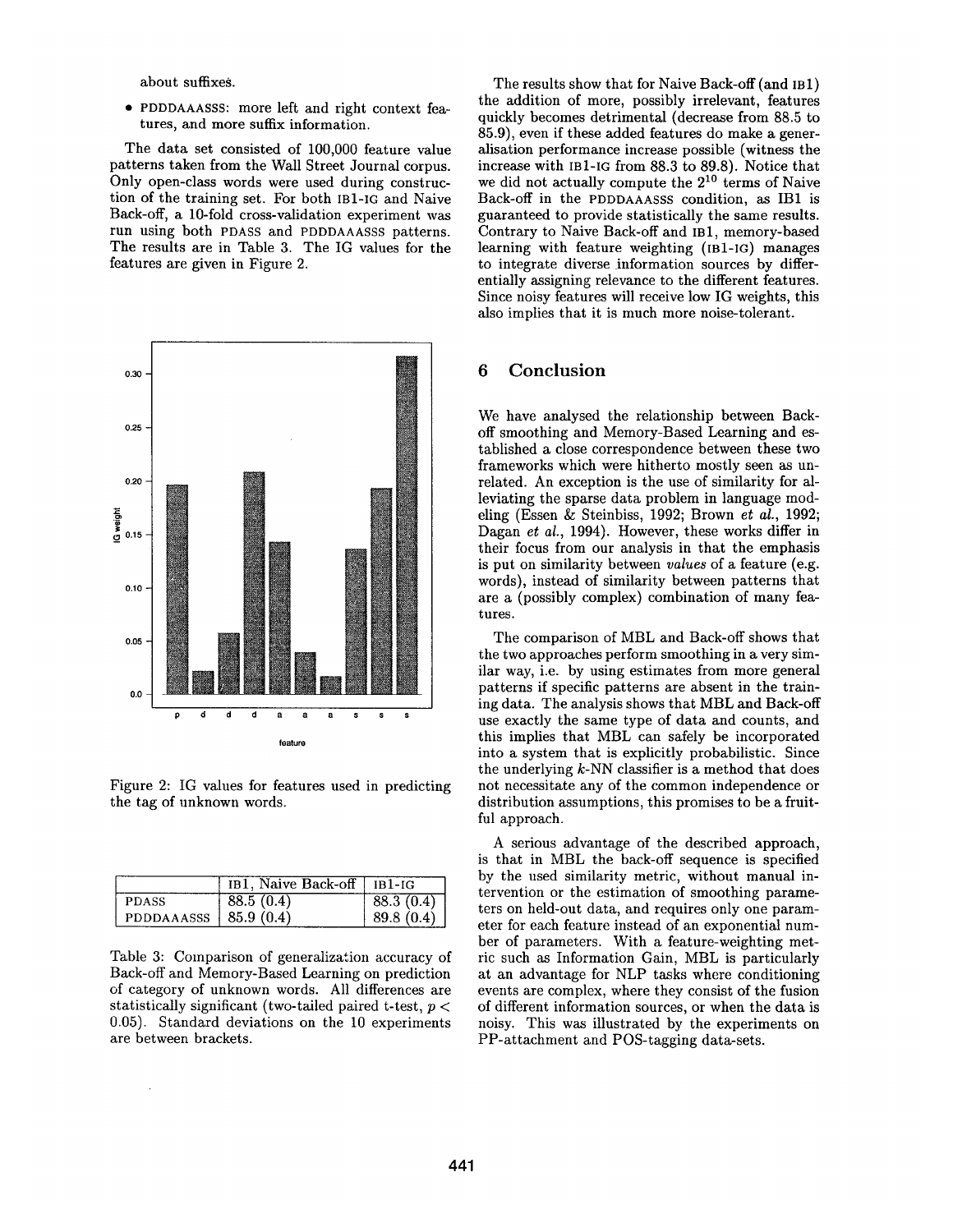## **Acknowledgements**

This research was done in the context of the "Induction of Linguistic Knowledge" research programme, partially supported by the Foundation for Language Speech and Logic (TSL), which is funded by the Netherlands Organization for Scientific Research (NWO). We would like to thank Peter Berck and Anders Green for their help with software for the experiments.

## References

- D. Aha, D. Kibler, and M. Albert. 1991. Instancebased Learning Algorithms. *Machine Learning,*  Vol. 6, pp. 37-66.
- L.R. Bahl, F. Jelinek and R.L. Mercer. 1983. A Maximum Likelihood Approach to Continuous Speech Recognition. *IEEE Transactions on Pattern Analysis and Machine Intelligence,* Vol. PAMI-5 (2), pp. 179-190.
- Peter F. Brown, Vincent J. Della Pietra, Peter V. deSouza, Jennifer C. Lai, and Robert L. Mercer. 1992. Class-based N-gram Models of Natural Language. *Computational Linguistics,* Vol. 18(4), pp. 467-479.
- Claire Cardie. 1994. *Domain Specific Knowledge Acquisition for Conceptual Sentence Analysis,* PhD Thesis, University of Massachusets, Amherst, MA.
- Claire Cardie. 1996. Automatic Feature Set Selection for Case-Based Learning of Linguistic Knowledge. In *Proc. of the Conference on Empirical Methods in Natural Language Processing,* May 17- 18, 1996, University of Pennsylvania.
- Stanley F.Chen and Joshua Goodman. 1996. An Empirical Study of Smoothing Techniques for Language Modelling. In *Proc. of the 34th Annual Meeting of the ACL,* June 1996, Santa Cruz, CA, ACL.
- Kenneth W. Church and William A. Gale. 1991. A comparison of the enhanced Good-Turing and deleted estimation methods for estimating probabilities of English bigrams. *Computer Speech and Language,* Vol 19(5), pp. 19-54.
- M. Collins. 1996. A New Statistical Parser Based on Bigram Lexical Dependencies. In *Proc. of the 34th Annual Meeting of the ACL,* June 1996, Santa Cruz, CA, ACL.
- M. Collins and J. Brooks. 1995. Prepositional Phrase Attachment through a Backed-Off Model. In *Proceedings of the Third Workshop on Very Large Corpora,* Cambridge, MA.
- S. Cost and S. Salzberg. 1993. A weighted nearest neighbour algorithm for learning with symbolic features. *Machine Learning,* Vol. 10, pp. 57-78.
- Walter Daelemans and Antal van den Bosch. 1992. Generalisation Performance of Backpropagation Learning on a Syllabification Task. In M. F. J. Drossaers & A. Nijholt (eds.), TWLT3: *Connectionism and Natural Language Processing.*  Enschede: Twente University. pp. 27-37.
- Walter Daelemans. 1995. Memory-based lexical acquisition and processing. In P. Steffens (ed.), *Machine Translation and the Lexicon.* Springer Lecture Notes in Artificial Intelligence, no. 898. Berlin: Springer Verlag. pp. 85-98
- Walter Daelemans. 1996. Abstraction Considered Harmful: Lazy Learning of Language Processing. In J. van den Herik and T. Weijters (eds.), *Benelearn-96. Proceedings of the 6th Belgian-Dutch Conference on Machine Learning.* MA-TRIKS: Maastricht, The Netherlands, pp. 3-12.
- Walter Daelemans, Jakub Zavrel, Peter Berck, and Steven Gillis. 1996. MBT: A Memory-Based Part of Speech Tagger Generator. In E. Ejerhed and I. Dagan (eds.) *Proc. of the Fourth Workshop on Very Large Corpora,* Copenhagen: ACL SIGDAT, pp. 14-27.
- Walter Daelemans, Antal van den Bosch, and Ton Weijters. 1997. IGTree: Using Trees for Compression and Classification in Lazy Learning Algorithms. In D. Aha (ed.) *Artificial Intelligence Review,* special issue on Lazy Learning, Vol. 11(1- 5).
- Ido Dagan, Fernando Pereira, and Lillian Lee. 1994. Similarity-Based Estimation of Word Cooccurfence Probabilities. In *Proc. of the 32nd Annual Meeting of the ACL,* June 1994, Las Cruces, New Mexico, ACL.
- S.A. Dudani. 1981 The Distance-Weighted k-Nearest Neighbor Rule *IEEE Transactions on Systems, Man, and Cybernetics,* Vol. SMC-6, pp. 325-327.
- Ute Essen, and Volker Steinbiss. 1992. Coocurrence Smoothing for Stochastic Language Modeling. In *Proc. of ICASSP*, Vol. 1, pp. 161-164, IEEE.
- Slava M. Katz. 1987. Estimation of Probabilities from Sparse Data for the Language Model Component of a Speech Recognizer *IEEE Transactions on Acoustics, Speech and Signal Processing,*  Vol. ASSP-35, pp. 400-401, March 1987.
- David M. Magerman. 1994. *Natural Language Parsing as Statistical Pattern Recognition,* PhD Thesis, Department of Computer Science, Stanford University.
- Hwee Tou Ng and Hian Beng Lee. 1996. Integrating Multiple Knowledge Sources to Disambiguate Word Sense: An Exemplar-Based Approach. In Proc. of the 34th Annual Meeting of the ACL, June 1996, Santa Cruz, CA, ACL.